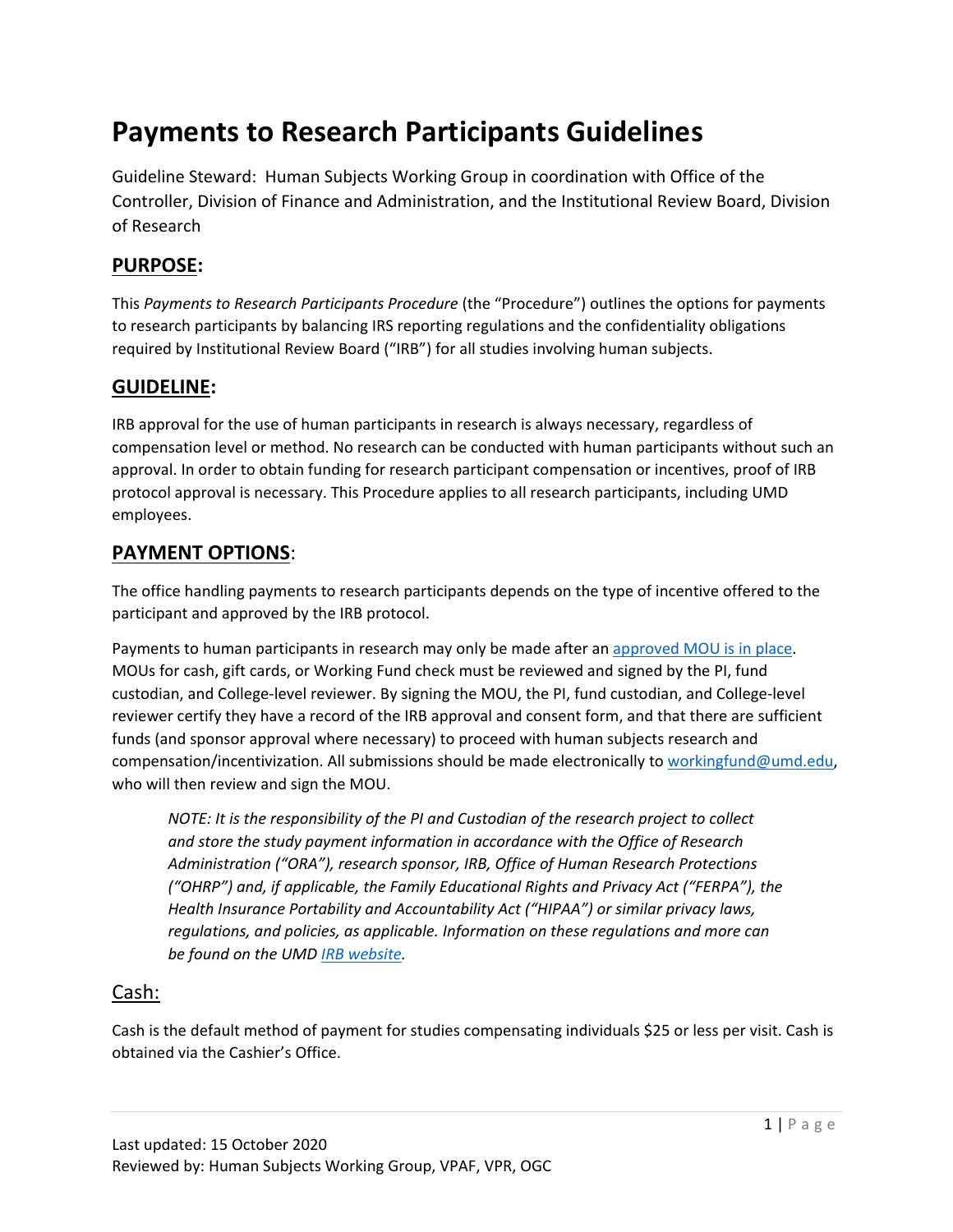The following documentation must be maintained within the department in order to sufficiently account for the funds:

- Participant receipts showing name and address for all payments of \$100 or less;
- Participant receipts showing name, address, and SSN for all payments more than \$100.
- Reconciliation documentation showing when cash was received, paid out, and the Cashier's Office receipt for any funds returned.

Above documentation must be kept in accordance with University record retention policies and may be required in case of audit. See note on page 1.

See Exceptions below.

### Working Fund:

#### Check:

Check is an option for obtaining cash for studies which compensate individuals more than \$25 per visit. The PI and Fund Custodian can request a check from the Working Fund. Settlement/close out of the Working Fund check must be made either 60 days after the check is issued or as soon as possible after the check amount is depleted, whichever comes first. All Working Fund checks must be closed at the end of each Fiscal Year.

The following items must be submitted to the Working Fund office to close out the check no later than 60 days from the check issue date:

- Log showing anonymized participant numbers with the date and amount they were paid (if all payments are under \$100 or less); NOTE: individual participant receipts must be kept at the department in accordance with UMD (e.g., ORA), research sponsor, IRB, OHRP, and other applicable laws, regulations, policies, and guidelines.
- Participant receipts showing name, address, and SSN for all participant payments greater than \$100;
- A check made payable to the University of Maryland for any unused funds; and
- A memo signed by PI, Fund Custodian, and College Level Reviewer confirming that participant receipts have been collected and reconciled in accordance with these guidelines.

The above documentation, plus individual participant receipts, must be kept in accordance with University record retention policies and may be required in case of audit. See note on page 1.

#### Gift Cards:

Where gift cards are the method of payment to participants, the PI can obtain a check from Working Fund to purchase them. Settlement of the gift card purchase must be made either 60 days after the check is issued or as soon as possible after the check amount is depleted, whichever comes first. All Working Fund checks must be closed at the end of each Fiscal Year.

The following documentation must be submitted to the Working Fund office to close out the study no later than 60 days from the check issue date:

• Receipts for the purchase of the cards;